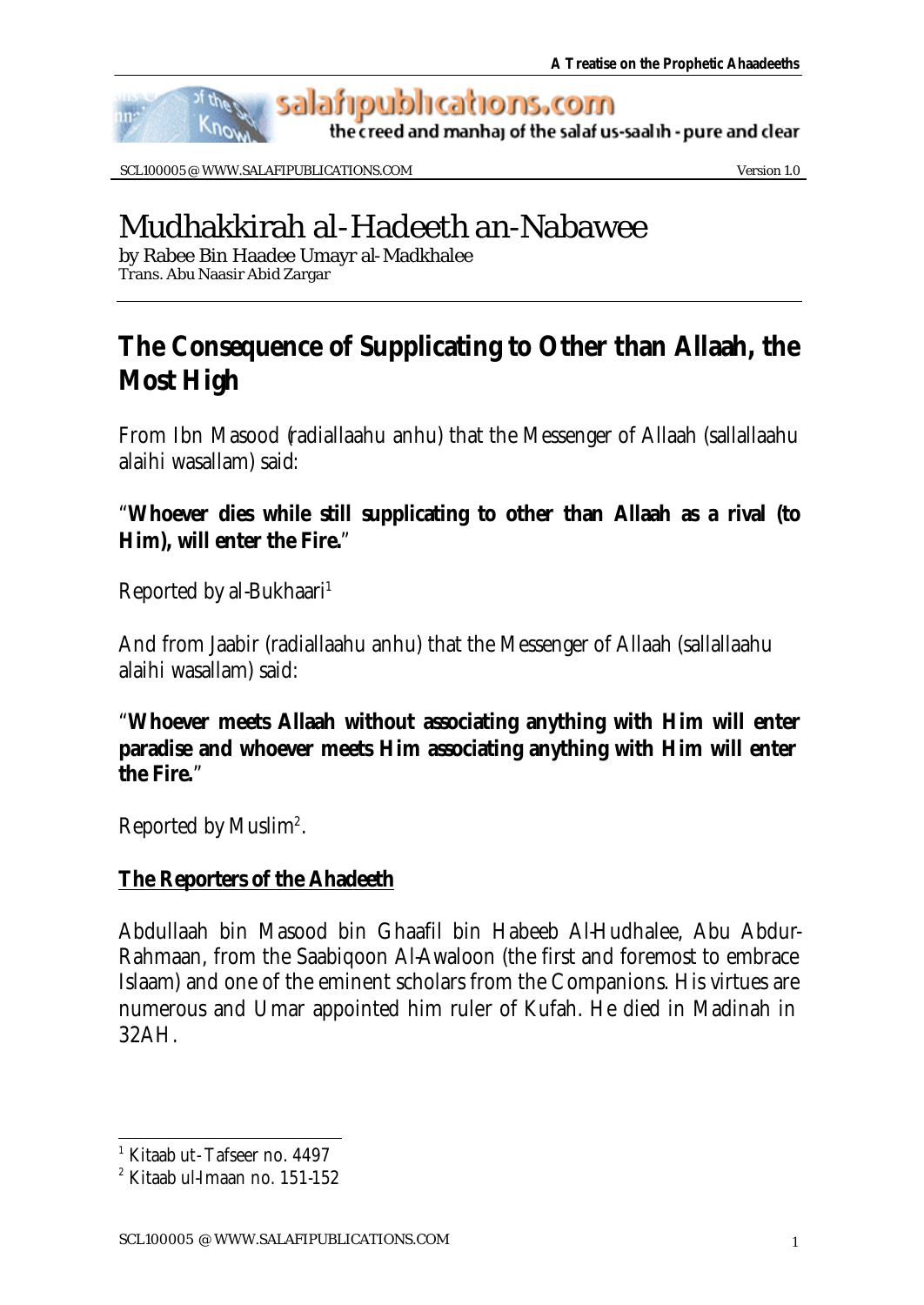Jaabir bin Abdullaah bin Amr bin Hiraam, Al-Ansaari, then As-Salami, the Companion, son of a Companion. He fought 19 battles with the Messenger of Allaah (sallallaahu alaihi wasallam). He died in Madinah aged 70.

#### **The Meaning of the Ahadeeth**

The hadeeth explains the status of supplication and that it is from the greatest of the types of worship and from the greatest of the rights of Allaah, such that if the slave directs it to other than Allaah, then he becomes a mushrik. He has taken a rival and equal for Allaah in Uloohiyah and in His right to be worshipped alone. And this is rebellion against Allaah and opposition to His Prophets and denial of His Messengers whose dawah and message all agreed upon the obligation to single out Allaah alone for worship, and the greatest aspect of worship is supplication.

The Messenger of Allaah said: "Supplication is worship."

And Allaah, the Most High, said

#### **"Invoke your Lord with humility and in secret. He likes not the aggressors." [7:55]**

And He, the Most High, said

#### **"And your Lord said: "Invoke Me, I will respond to your invocation…." [40:60]**

And He said, prohibiting supplication to other than Him:

**"And invoke not besides Allaah any such that will neither profit you nor hurt you, but if you did so, you shall certainly be one of the Dhalimoon (transgressors, wrongdoers)." [10:106]**

And He said:

# **"So invoke not with Allaah another ilaah (diety) lest you should be among those who receive punishment." [42:213]**

So calling upon other than Allaah acknowledges Uloohiyah to the one called upon. And Allaahs refuge is sought.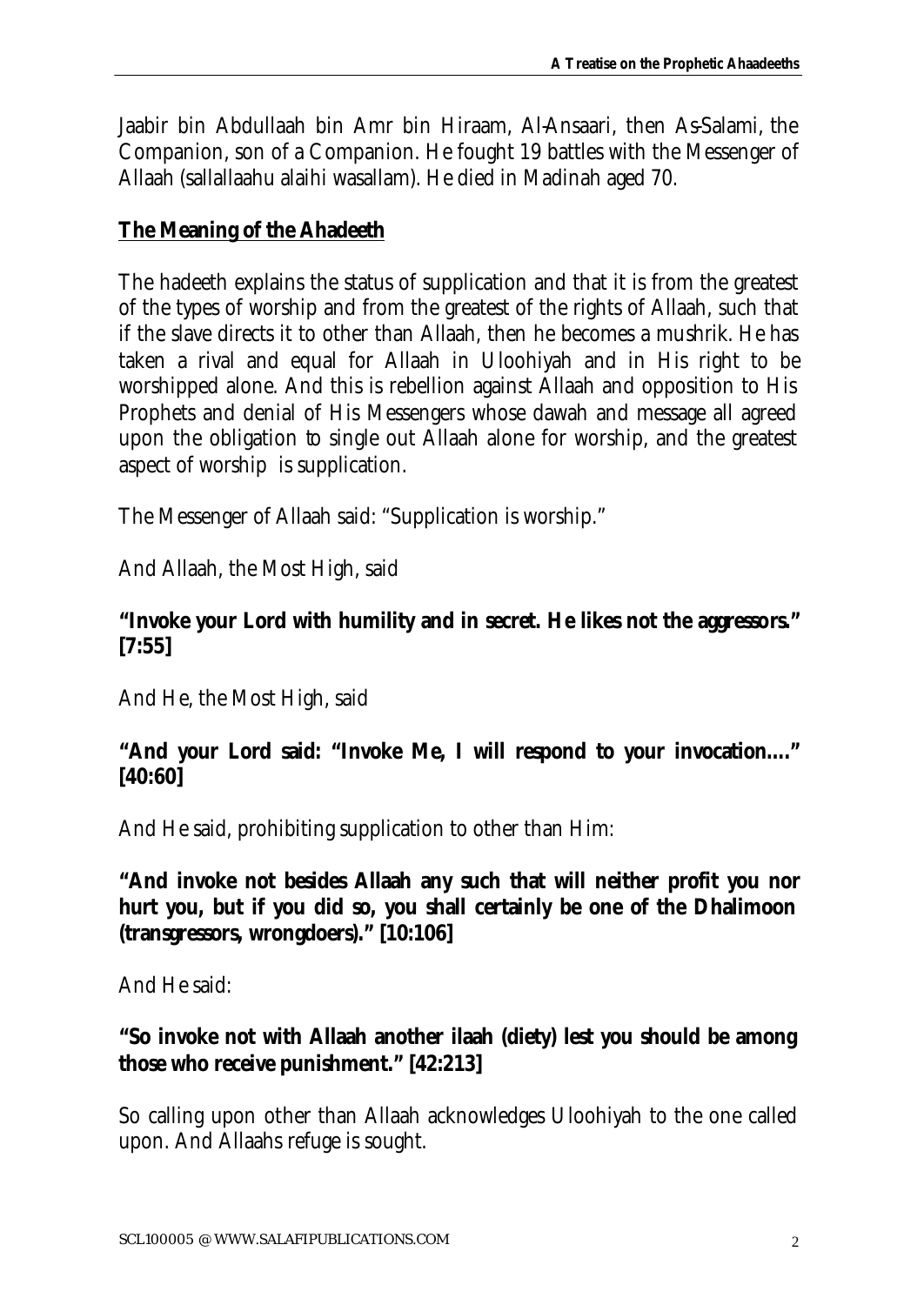He, the Most High, said reprimanding the Mushrikeen:

**"This is because when Allaah alone was invoked, you disbelieved, but when partners were joined to Him, you believed. So the judgement is only with Allaah, the Most High, the Most Great!** 

**It is He Who shows you His ayaat and sends down provision for you from the sky. And none remembers but those who turn in repentance.**

**So call you upon Allaah making worship pure for Him, however much the disbelievers may hate it." [40:12-14]**

And He, the Most High, said, giving the ruling of misguidance and failure upon whoever supplicates to other than Allaah:

**"And who is more astray than one who invokes besides Allaah, such as will not answer him till the Day of Resurrection, and who are unaware of their invocations to them? And when the people are gathered they (the false deities) will become their enemies and deny their worshipping." [46:5-6]** 

And He, the Most High, said:

**Such is Allaah, your Lord; His is the kingdom. And those whom you invoke or call upon instead of Him own not even a** *Qitmir* **(the thin membrane over a date stone).**

**If you invoke them, they hear not your call; and if they were to hear, they could not grant it (your request) to you. An on the Day of Resurrection, they will disown your worshipping them. And none can inform you like Him Who is the All-Knower. [35:13-14]**

And from these texts and their likes from the noble Qur'aan and the purified Sunnah, the importance of du'aa (supplication) and its status in the Islaamic aqeedah becomes clear to the one whose vision has been opened, his heart enlightened and his chest expanded by Allaah.

And due to this status, Allaah has promised that whoever does not submit to Him through supplication will enter the Fire, humiliated and disgraced. So He said: